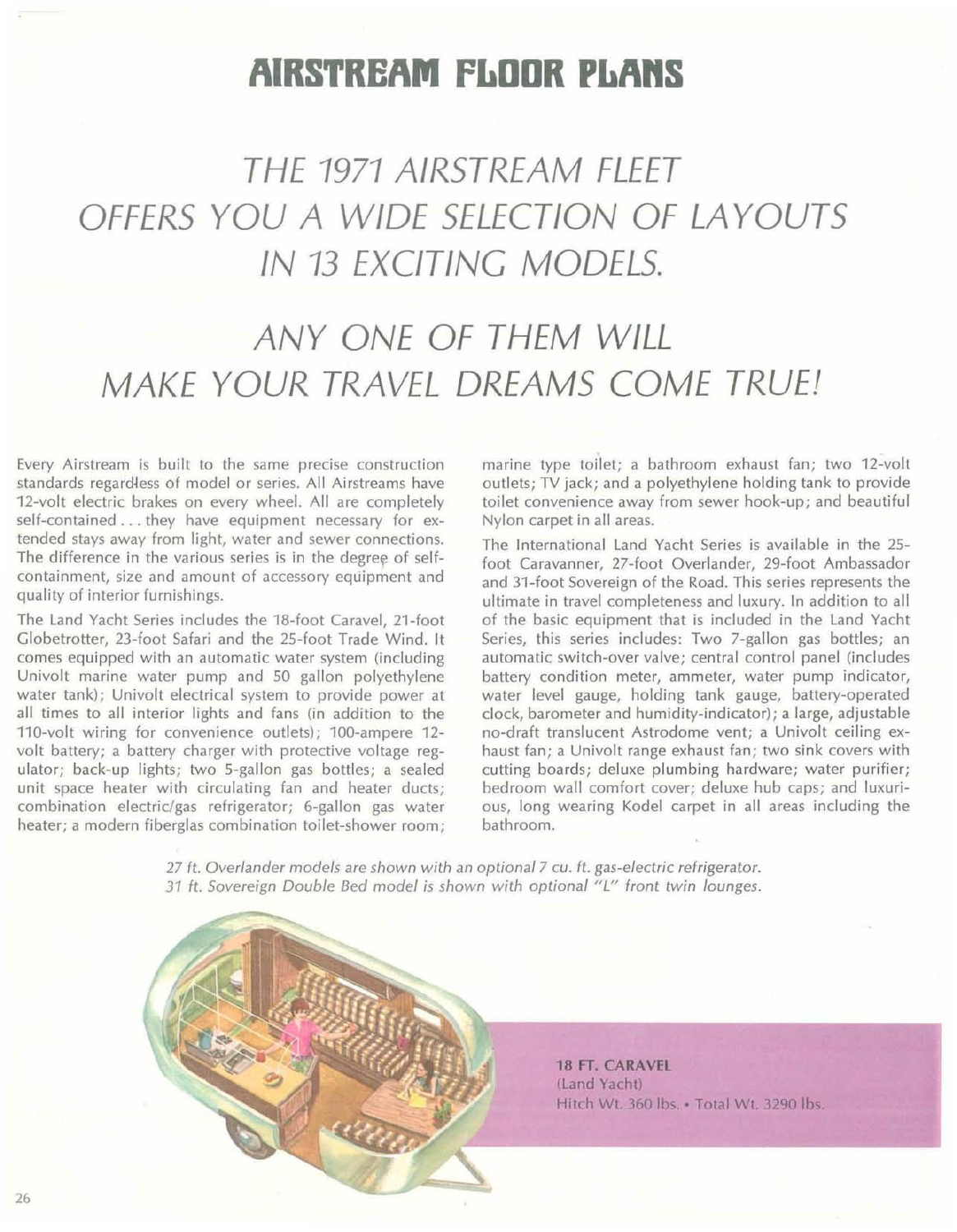21 FT. **GLOBE TROTTER** (land Yacht) Hitch Wt. 420 Ibs.• Total Wt. 3460 Ibs.

> 23 FT. **SAFARI TWIN** (land Yacht) Hitch Wt. 440 Ibs.• Total Wt. 3530 Ibs.

23 FT. **SAFARI DOUBLE** (Land Yacht) Hitch Wt. 445 lbs. • Total Wt. 3680 lbs.

> 25 FT. **TRADE WIND TWIN** (land Yacht) Hitch Wt. 450 lbs. • Total Wt. 4140 lbs.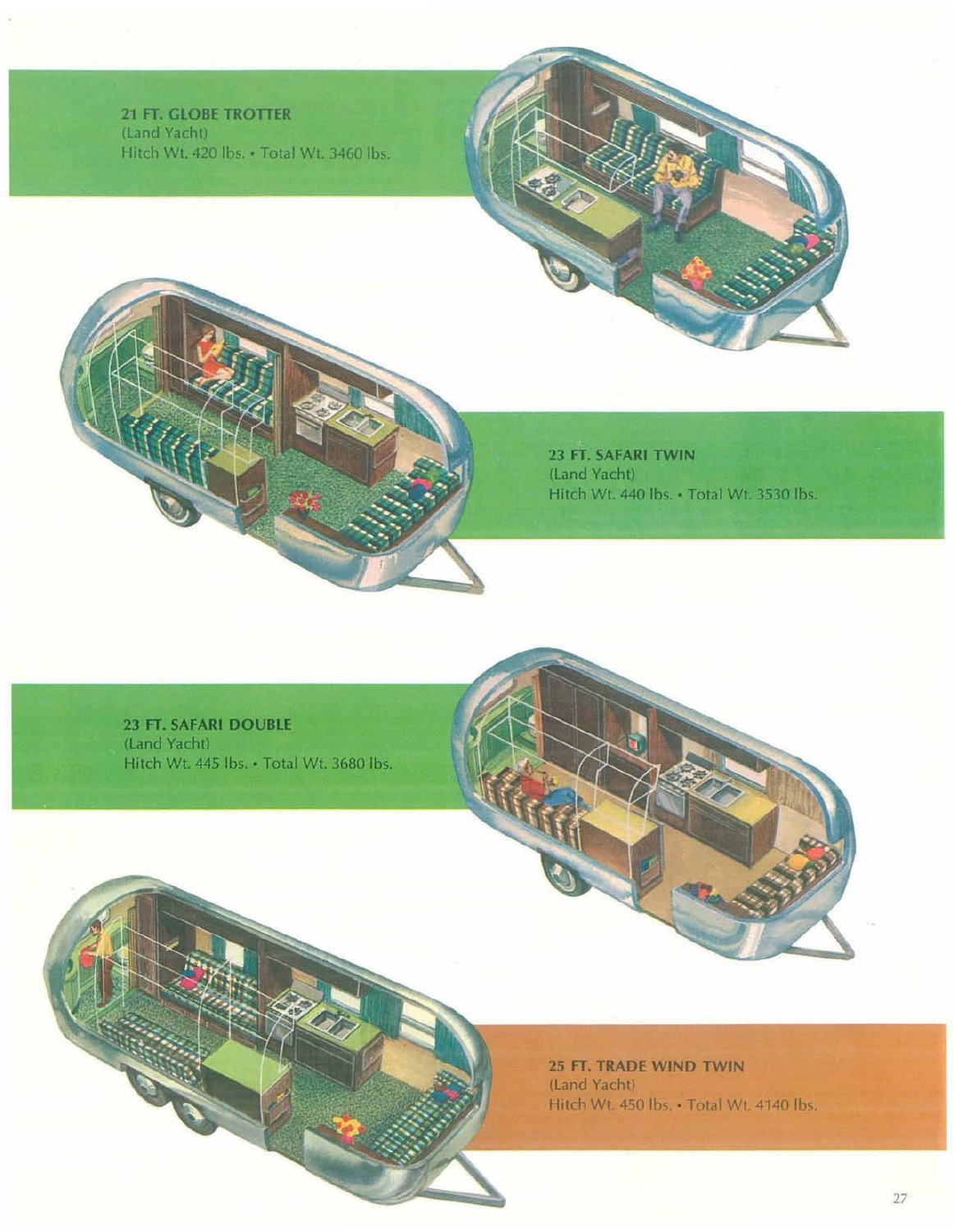**25 FT. TRADE WIND DOUBLE** (Land Yacht) Hitch Wt. 455 lbs. • Total Wt. 4240 lbs.

> **25 FT. CARAVANNER** (International Land Yacht) Hitch WI. 450 Ibs.• Total Wt. 4250 Ibs.

**27 FT. OVERLANDER TWIN** (International Land Yacht) Hitch Wt. 430 Ibs.• Total WI. 4450 Ibs.

> **27 FT. OVERLANDER DOUBLE** (International Land Yacht) Hitch Wt. 435 Ibs.• Total Wt. 4480 Ibs.